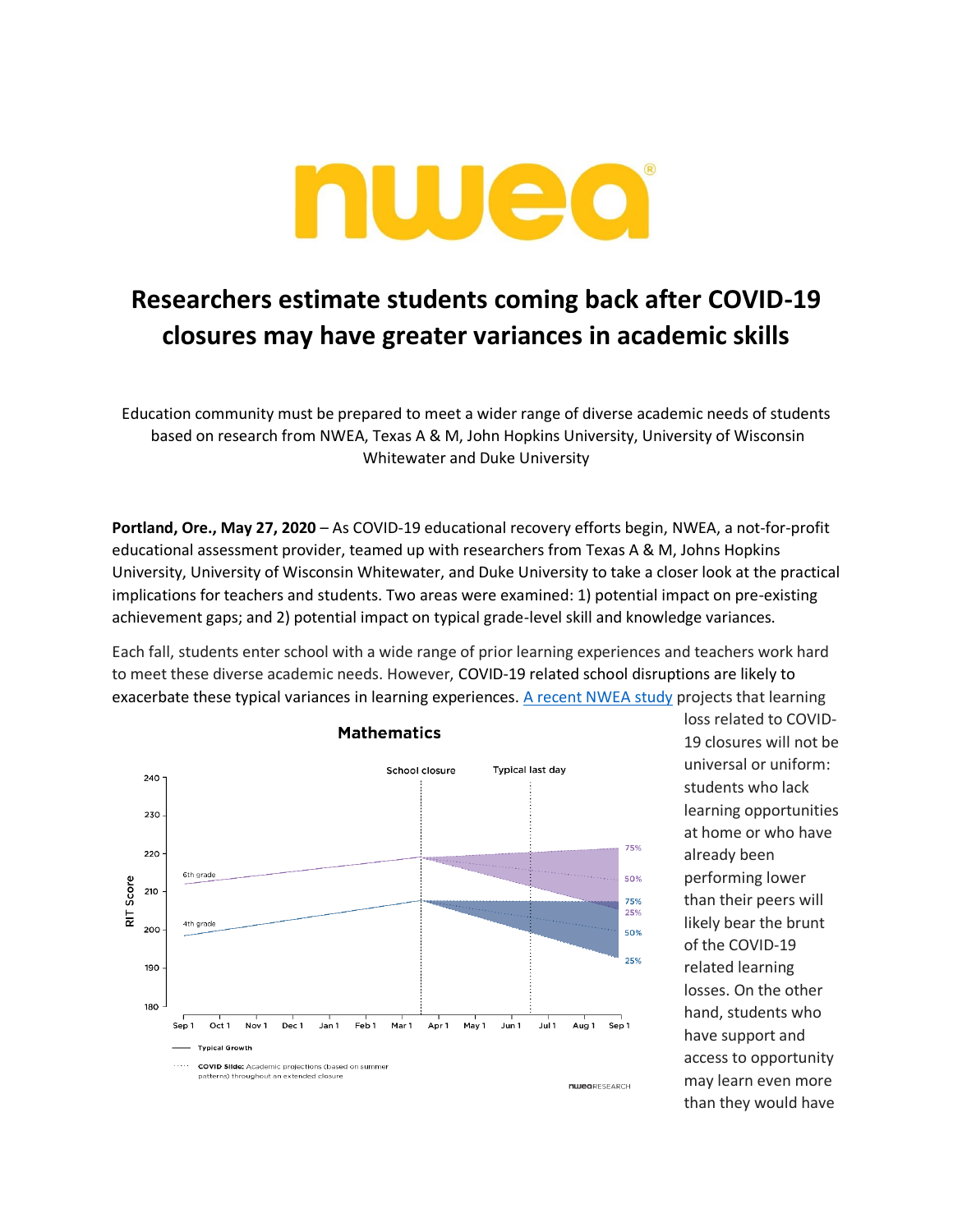in school. The combination of these two possibilities is likely to [exacerbate](https://hub.jhu.edu/2020/05/04/school-closures-inequality/) inequity that already looms large in schools across the country.

"What we're going to see is that pre-existing achievement gaps are likely to widen further," **said Beth Tarasawa, EVP of Research at NWEA**. "Closing these gaps will be challenging and it's more important than ever that we come together as a community to support educators."

[Peters, Rambo-Hernandez, Makel, Mathews, and Plucker](https://urldefense.proofpoint.com/v2/url?u=https-3A__journals.sagepub.com_doi_10.1177_0016986217701834&d=DwMGaQ&c=u6LDEWzohnDQ01ySGnxMzg&r=qBtT8f_IL1BrcZ0CoLmyfQvM-6c_OKiCYpacCjGMBME&m=2S2DzgIGm6zGuFawIpXEUSMHT8valhcfInYWjN2jGW0&s=OsDI9der6VFCIpQVtARd6r586IA3Y-cyzaknb3rrhSM&e=) recently reexamined a sample of NWEA's MAP Growth data from ten states to understand the range of instructional levels present in a "typical" fifthgrade classroom at the start of the school year.

"We found an average fifth-grade classroom may include students who have mastered only secondgrade content," said **Karen Rambo-Hernandez, Associate Professor at Texas A & M. "**While others who have mastered eighth-grade content, with instructional needs spanning that broad range."

To make things even more complicated for teachers, on average about 10% of students are [English](https://nces.ed.gov/programs/coe/indicator_cgf.asphttps:/nces.ed.gov/programs/coe/indicator_cgf.asp)  [Language Learners,](https://nces.ed.gov/programs/coe/indicator_cgf.asphttps:/nces.ed.gov/programs/coe/indicator_cgf.asp) and up to 14% receive [special education services](https://nces.ed.gov/programs/coe/indicator_cgg.asp) with about a third of those students identified as having a specific learning disability. The figure below illustrates the needed instructional levels for all fifth grade students at the beginning of the school year after a typical summer break. If COVID-19 widens student academic needs, then this figure represents the best-case scenario for the task that lies ahead for a fifth-grade teacher in fall 2020. We can only speculate about what fall 2020 will look like. Under the best case scenario the range of instructional levels would remain the same, but the range in fall 2020 may do some combination of widening with the bulk of students still sitting near the middle, possibly only shifting, or even increasing with more students in the extreme instructional levels.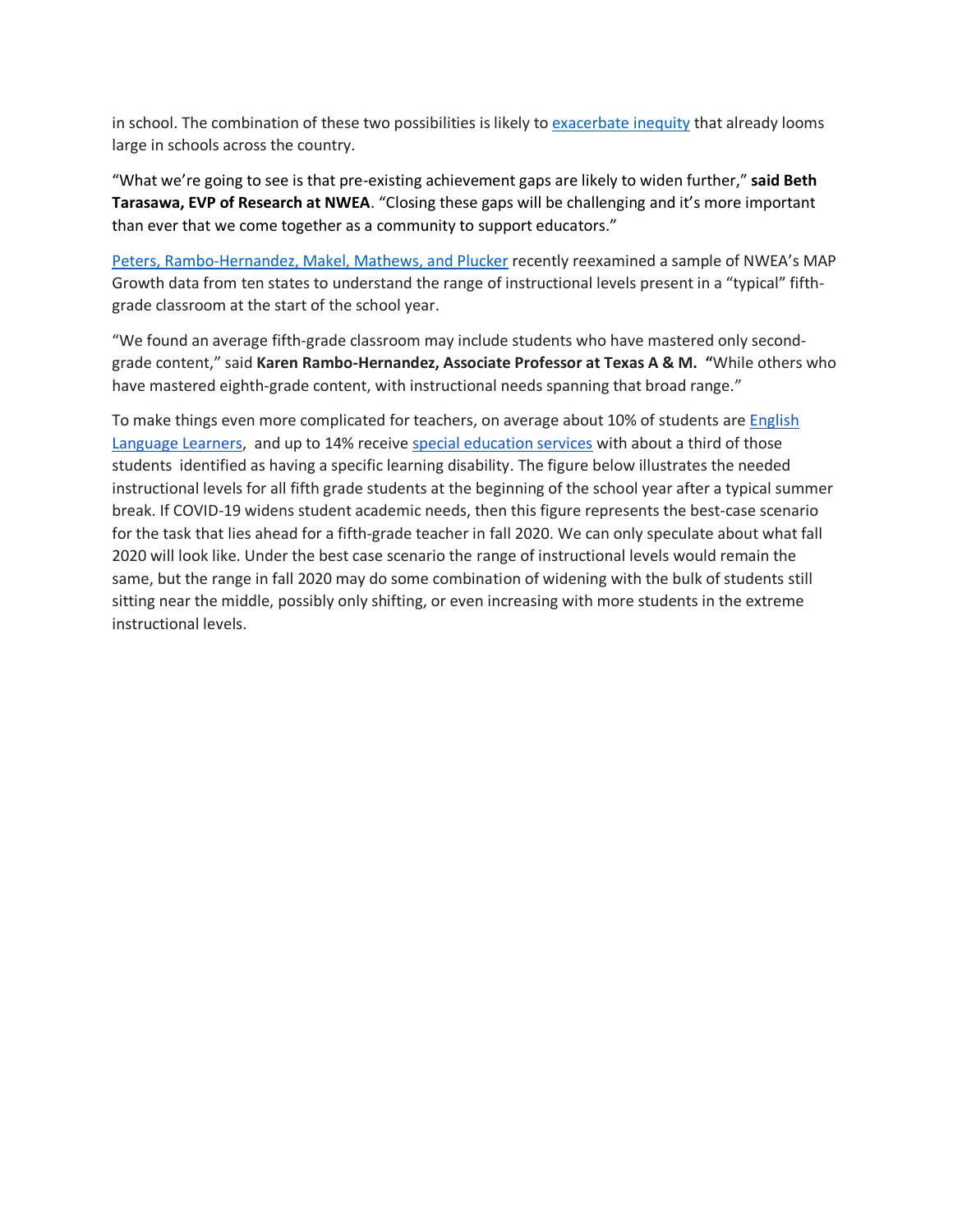

"The enormous challenge facing our education community is immense," said **Jacob Bruno, VP of Professional Learning at NWEA.** "Teachers will need to look at innovative ways to efficiently and with